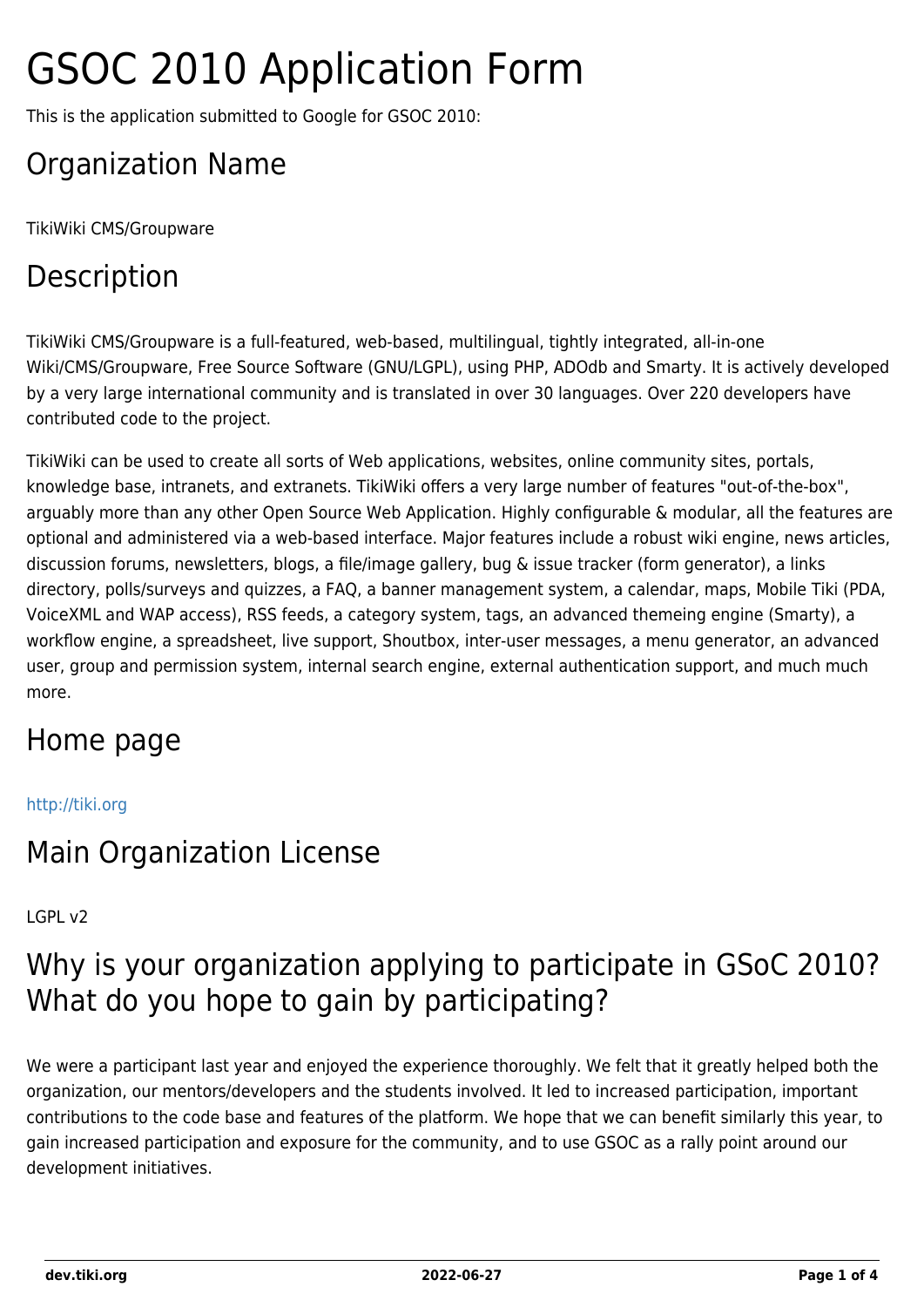# Did your organization participate in past GSoCs? If so, please summarize your involvement and the successes and challenges of your participation.

We participated last year (2009). It was an awesome experience. One of our mentors even volunteered to host us at his UK residence/home office for a special GSOC edition of "TikiFest" (what we call TikiWiki developers/community gatherings). See <http://tiki.org/TikiFestGSOC2009.> We had a lot of good work done while we were there and also throughout the summer. Lots of good code contributed, important features were given a boost by the GSOC participation, and bonding amongst the participants.

The main challenge was mentors being a little too busy to spend the amount of time that they wanted to. This year we will compensate for this by being more conservative with mentor allocation, meaning that we will keep more mentors in reserve and officially make them assisting mentors (I know this is not really in the GSOC system but we think that having an officially recognized assistant mentor helps within our organization) instead of having them mentor separate students on their own.

# What is the URL for your ideas page?

#### [GSOC Ideas 2010](https://dev.tiki.org/GSOC-Ideas-2010)

## What is the main development mailing list for your organization?

Interested students are encouraged to join and ask question on our public mailing list [http://sourceforge.net/mail/?group\\_id=64258.](http://sourceforge.net/mail/?group_id=64258.) If they instead want to communicate to our GSOC committee in private, they can email us at gsoc (AT) tiki.org

# What is the main IRC channel?

#tikiwiki on irc.freenode.net

# Does your organization have an application template you would like to see students use?

Student proposals should include the following:

- Name and e-mail
- Which project do you wish to work on? See <http://dev.tiki.org/GSOC+Ideas+2010>
- Detailed description of how you intend to achieve the goals of the project you selected, e.g. what you intend to do, your suggested implementation, and a list of quantifiable results, a suggested project schedule?
- Availability: How many hours per week can you spend working on this? What other obligations do you have this summer?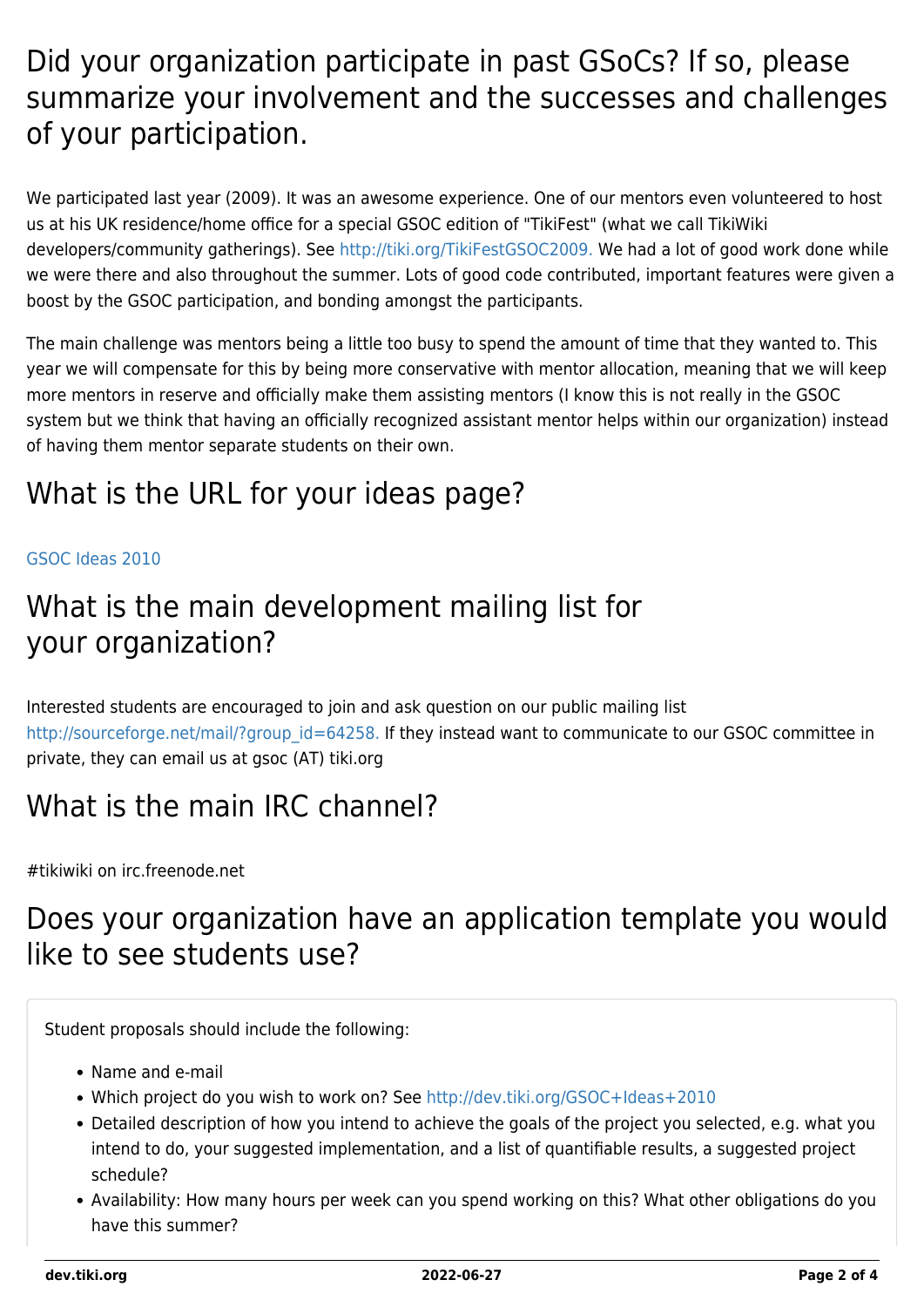- Bio: Who are you? What makes you the best person to work on this project?
- Do you have a preferred/suggested mentor for your project?
- Where do you live? (we'll try to match you with a mentor in a compatible timezone, or in the same city, if possible.)
- Have you analyzed the field? Please provide a list of 3 (or more) similar and/or related existing applications (free source or commercial) and your thoughts on these. (min 300 words on each)
- Are you comfortable with the [3 Rules](https://dev.tiki.org/3-Rules) of the community and the fact that you'll be [committing directly](https://dev.tiki.org/How-to-get-commit-access) [to the core of TikiWiki](https://dev.tiki.org/How-to-get-commit-access)?
- Have you put any code or writing that you've authored online? If so, please provide links.
- What other question(s) should we have asked you?

# What criteria did you use to select the individuals who will act as mentors for your organization?

We select mentors based on:

- 1. Their track record of reliability in the community.
- 2. Their interest in mentoring (as opposed to just coding).
- 3. The level of interest in the projects that they plan to mentor.
- 4. Mentors must have sufficient technical ability to help the student with the project.

# What is your plan for dealing with disappearing students?

1. The first thing is to plan properly to minimize the risk by conducting a thorough process to pick the candidate and project.

2. It is very important to have regular follow-ups. Code produced in the context of the GSOC project will become an integral part of TikiWiki code (not an optional 3rd party add-on), and thus, the broader community will be involved in setting the requirements, testing, bugfixing, documentation and translation.

3. Ideally, at least one of the mentors should live geographically close enough to the student to enable face-toface follow-up meetings if necessary.

4. If, despite these precautions, a student should disappear, the administrator will intervene and identify the cause(s) of this disappearance. We will follow up/ discuss with the GSOC team to find a solution (Fund another student on the same project? etc.) It is noted that the GSOC initial bonding and project planning phase with the student is so important, and should hopefully avoid any disappearing contributors.

5. One of the 3 Rules of TikiWiki is "commit early, commit often". Frequent commits of code will ensure that we will not face a total loss if a student should disappear, and this will also help someone else continue on the work.

# What is your plan for dealing with disappearing mentors?